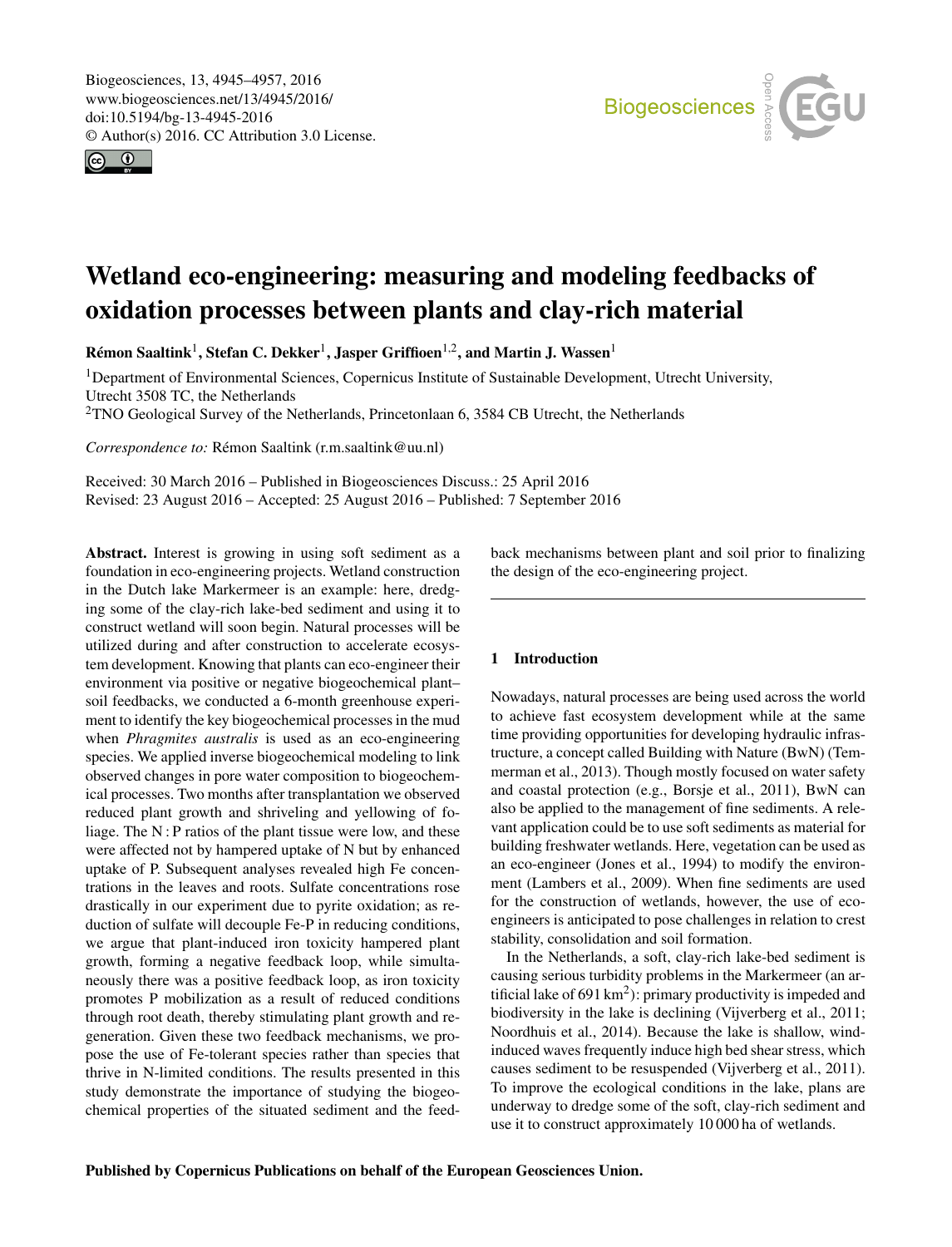Plants produce root exudates, which influence soil formation by enhancing microbiological activity (Holtkamp et al., 2011), biological weathering and nutrient cycling (Taylor et al., 2009; Bradford et al., 2013). An example is the ability of plant roots to mobilize P by ligand exchange and dissolution of Fe-bound P (Fe-P) by citrate and oxalate excretion (Gerke et al., 2000). Plant roots may also enhance consolidation processes in substrate by increasing horizontal and vertical drainage (O'Kelly, 2006).

However, both negative and positive plant–soil feedbacks exist, in which the physical and chemical properties of the soil affect plant development and vice versa (Ehrenfeld et al., 2005). Therefore, when looking at soil formation, it is important to study the signs and strengths of these plant–soil feedback mechanisms. For example, nutrient conditions codetermine the type of plant community that develops (e.g., Olde Venterink, 2011), which in turn influences the nutrient conditions in the soil itself (Onipchenko et al., 2001). As feedback mechanisms differ between plant species (Ehrenfeld et al., 2005), it is essential to determine which eco-engineer is most appropriate for accelerating ecosystem development in these sediments.

De Lucas Pardo (2014) found that the Markermeer mud deposits had a high water content (20–60 % of fresh weight) and were largely anoxic, with oxygen present only in the top 2 mm. Therefore, when such mud is taken from the lake and spread out in contact with the air, biogeochemical plant–soil processes related to oxidation and drying of the top soil are expected to play a significant role. Two types of clay-rich deposits are the intended sediment for the wetland. Their composition is the product of a combination of historical and present-day factors. Prior to 1932, the year in which the dam cutting off the Zuider Zee from the North Sea was completed, this was a marine environment into which several rivers discharged, including a branch of the River Rhine (the River IJssel). Hence, a near-shore marine deposit underlies the present-day soft, clay-rich sediment. This soft, clay-rich layer is produced by bioturbation and physical weathering and continuously resuspends as a result of wave action (Van Kessel et al., 2008; De Lucas Pardo et al., 2013). This layer accumulated after 1976, when northward sediment transport was blocked by a second dam that separated Markermeer from IJsselmeer, thus allowing suspended matter to resettle on top of the marine deposit. We can therefore distinguish two layers: an upper disturbed mud layer prone to bioturbation and erosion and a relatively undisturbed layer below.

We set up an experiment to monitor the chemical composition of pore water to identify the biogeochemical plant–soil feedback processes that occur when oxidation, drying and modification by plants alter the biogeochemical conditions of these two sediment types, thus in turn affecting vegetation development. Our study has two subsidiary aims: to ascertain how *Phragmites australis* eco-engineers its environment by expediting biogeochemical processes in the deposits and to simulate the geochemical differences between disturbed mud and undisturbed clay deposits and relate these to the processes identified from the pore water by using PHREEQC (Parkhurst and Apello, 2013) for inverse modeling. In addition, we altered the grain size of the disturbed mud deposit by adding inert sand to see how grain size distribution impacts pore water chemistry.

Changes in biogeochemical processes that are related to oxidation are expected to play a major role as *P. australis* is known for its high radial oxygen loss (Brix et al., 1996; Dickopp et al., 2011; Smith and Luna, 2013). Oxidation of the sediment will decrease the concentration of phytotoxins typically found in waterlogged soils, such as iron, and therefore will have a positive effect on plant development. This will be more pronounced in undisturbed mud, which is largely anoxic, than in disturbed mud, of which the top layer is already oxidized and where bioturbation modified the sediment. The type of biogeochemical processes altered will depend on the intrinsic properties of the different sediment types, which will be examined in this study.

#### 2 Material and methods

#### 2.1 Setup

A greenhouse experiment was conducted for 6 months at the test facility of Utrecht University. A basin of  $4 \text{ m}^2 (2 \times 2 \text{ m})$ was filled with artificial rainwater and was refreshed every 2 weeks. At regular intervals, the chemistry of the water was checked to ensure that the water composition remained stable during the experiment. The artificial rainwater was made by adding 15  $\mu$ mol NH<sub>4</sub>(SO<sub>4</sub>), 50  $\mu$ mol NaNO<sub>3</sub> and 30  $\mu$ mol NaCl to osmosis water. These values reflect the average rainwater composition in the Netherlands for the period 2012– 2013 (LMRe, 2014).

The sediments used include the soft, clay-rich layer (Mudsoft) and the underlying, consolidated, Zuider Zee deposit (Clay). In principle, both sediments have the same origin and were collected in the same area. We also included a third sediment type ( $Mud<sub>sand</sub>$ ), as it is expected that  $Mud<sub>soft</sub>$ will be too soft for constructing wetlands: a 1 : 1 mixture was made by mixing mud with Dorsilit<sup>®</sup> crystal silica sand (ca. 99 %  $SiO<sub>2</sub>$ ) which had been autoclaved for 1 h at 120 °C prior to mixing. The sand grains of this material are 0.3– 0.8 mm in diameter, with D50 being 0.57 mm. The  $Mud<sub>soft</sub>$ and Clay sediments were collected by mechanical dredging in the southern part of the lake and were stored in airtight containers at 4 ◦C prior to the start of the experiment.

Plastic pots (diameter 10 cm, depth 18 cm) with a perforated base were filled to within 1 cm from the top with one of the three sediment types used  $(t = 0)$ . In each pot, two soil moisture samplers (Rhizon Flex-5 cm; Rhizosphere, Wageningen, the Netherlands) were installed horizontally at depths of 1 and 11 cm below the sediment surface (these depths are hereafter referred to as  $D_1$  and  $D_{11}$ ), their tips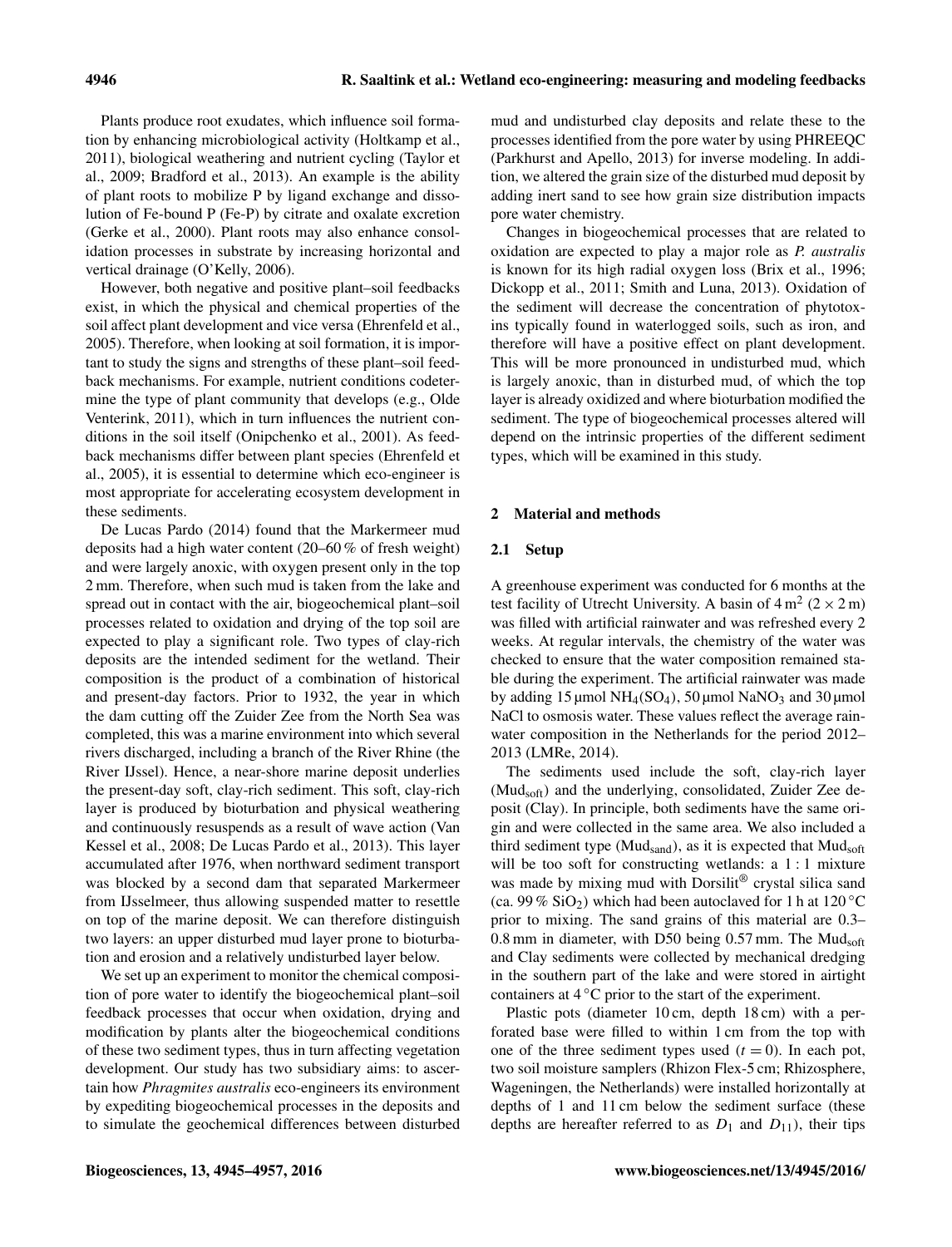reaching 5 cm from the pot wall. The pots stood in rows in the basin. The water level was maintained at 9 cm so that the sediment at  $D_{11}$  remained saturated, while the sediment at  $D_1$  could oxidize and dry. Each sediment type had 13 replicates.

Reed seedlings (*Phragmites australis*) had been grown in nutrient-poor peat and when 35–40 days old (experimental time  $t = 22$  days), a single reed seedling was planted per pot in eight of the replicates, leaving five replicates unplanted. Any other seedlings that germinated spontaneously in the pots were removed immediately.

#### 2.2 Chemical analysis

Soil moisture at  $D_1$  and  $D_{11}$  was collected from the moisture samplers on days 0, 3, 10, 22, 36, 64, 92, 134 and 174 from five of the pots per condition. The samples from the five replicates were pooled and chemically analyzed. Chloride,  $NH_4$ ,  $NO_2$ ,  $NO_3$  and  $SO_4$  were determined using ion chromatography (IC); Ca, Fe, K, Mg, Na, P, Si and Sr were determined with inductively coupled plasma optical emission spectrometry (ICP-OES), pH was determined by an ionspecific electrode, and alkalinity was measured by a classic titration method.

Sediment samples were collected for each sediment type at  $t = 0$  and were freeze-dried and stored anoxically prior to geochemical analysis. The major elements were determined using ICP-OES following an aqua regia destruction. Total S content was measured on an elemental CS analyzer and the mineralogical composition was determined with Xray diffraction (XRD). A sequential extraction method based on Ruttenberg (1992) was applied to characterize solid P speciation. The method involves five steps (Table 1), the first four of which were carried out anoxically. Loss on ignition (LOI) was determined by slowly heating to 1000 ◦C. LOI was also used as a proxy for organic matter content and total carbonates by calculating the weight loss between 105 and  $550\,^{\circ}\text{C}$  for organic matter and the weight loss between 550 and 1000 ℃ for total carbonates (Howard, 1965). The cation exchange capacity (CEC) of the sediments was calculated from the organic matter content and the amounts and types of clay minerals present (Bauer and Velde, 2014).

Fifty seedlings of *P. australis* randomly chosen from the seedlings grown for the experiment were used to determine the initial tissue contents of Fe, K, P and N. Their roots, shoots and leaves were separated and air-dried. The air-dried material was then ground and analyzed with total reflection X-ray fluorescence (TXRF) to determine tissue contents of Fe, K and P. Nitrogen content was determined on an elemental CN analyzer. At the end of the experiment  $(t = 174)$ , the plants in the pots were harvested and subjected to the same procedure to determine the tissue contents of Fe, K, P and N.

#### 2.3 Modeling of biogeochemical processes

To identify important biogeochemical processes during the incubation experiments, we modeled with PHREEQC (Parkhurst and Apello, 2013). PHREEQC modeling is frequently used in geochemical research focusing on issues of water quality: examples include investigating mineral weathering in a mountain river (Lecomte et al., 2005), deducing geochemical processes in groundwater (Belkhiri et al., 2010) and investigating the interaction between two aquifers (Carucci et al., 2012). Here, we applied it to identify biogeochemical plant–soil processes during the oxidation and natural drying out of the soil.

The model approach is based on mass-balance equations of preselected mineral phases (reactants). The mineral phases can either precipitate (leave the solution) or dissolve (enter the solution), and these are expressed in mole transfers. As we only know the dynamics in concentrations of the pore water, we applied inverse modeling, in which all possible combinations of the mass-balance equations are accepted within a range of measured pore water concentrations  $\pm 4$  %. We can simulate infiltration or evaporation rates from the pore water. Since in freshwater mud deposits, the dissolution or precipitation of salts (e.g., NaCl) is negligible and can be ignored, the change in pore water Cl concentration was used to calculate the amount of water evaporated or infiltrated.

To enable the model to attribute some of the chemical changes to cation exchange processes, we included an assemblage of exchangers  $(X)$ : Ca $X_2$ , Fe $X_2$ , KX, Mg $X_2$ , NaX and  $NH<sub>4</sub>X$ . The sum of this assemblage was defined as CEC calculated from the sediment composition. CEC is important, since it can buffer some of the biogeochemical processes in sediments by adsorption or desorption of cations.

We identified three time frames in our models: (1) oxidation and natural drying out of the soil before the seedlings were transplanted into the pots  $(t = 0-22 \text{ days})$ ; (2) initial stage of plant growth  $(t = 22-64 \text{ days})$ ; and 3) the stage at which roots started to influence pore water chemistry  $(t =$ 64–176 days). These time frames were identified by analyzing the chemical data that were collected. When concentrations at  $D_{11}$  in the planted condition started to deviate from the unplanted condition, this was seen as a sign that plant roots started to influence pore water chemistry.

Inverse modeling was applied for all combinations (sediment type, plant/no plant and depth) for each time frame. For every combination, several valid simulations were found, due to small differences in the amount of mole transfers attributed to the mineral phases. Here we present the plausible simulation with the least amount of mole transfers for each combination.

#### 2.4 Statistical analysis

Statistical analysis was carried out using the programs R and SPSS. Differences in sediment, pore water and plant tis-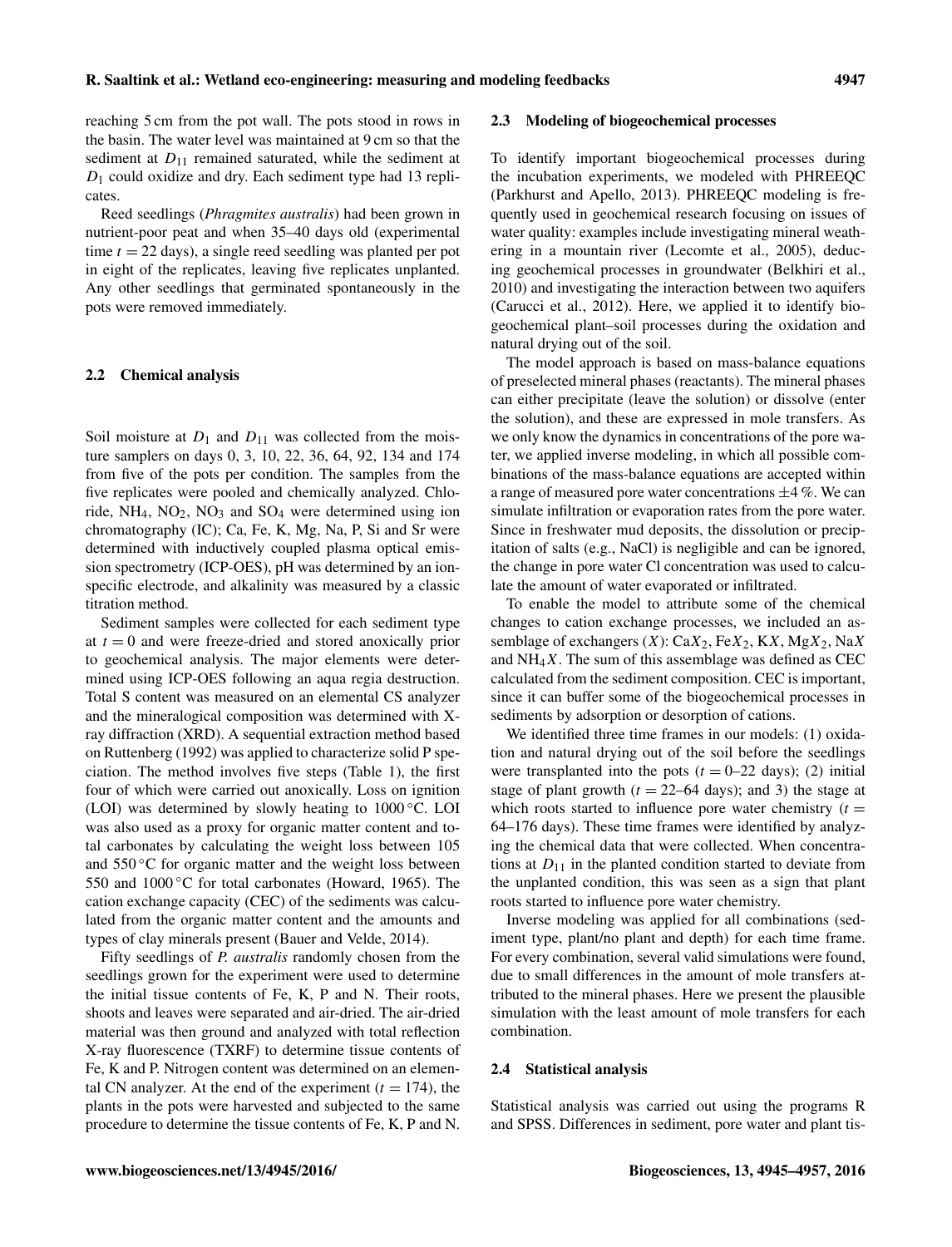| Step |   | Extractant                                | Separated P fraction                      |  |  |  |  |  |
|------|---|-------------------------------------------|-------------------------------------------|--|--|--|--|--|
|      |   | $1 M MgCl2$ , $30 min$                    | Exchangeable or loosely sorbed P          |  |  |  |  |  |
|      | A | Citrate-dithionite-bicarbonate (CDB), 8 h | Easily reducible or reactive ferric Fe-P  |  |  |  |  |  |
|      | В | $1 M MgCl2$ , $30 min$                    |                                           |  |  |  |  |  |
| Ш    | A | Na acetate buffer (pH4), 6h               | Amorphous apatite and carbonate P         |  |  |  |  |  |
|      | В | $1 M MgCl2$ , $30 min$                    |                                           |  |  |  |  |  |
| IV   |   | 1 M HCl, 24 h                             | Crystalline apatite and other inorganic P |  |  |  |  |  |
| V    |   | Ash at 550 °C, 2 h; 1 M HCl, 24 h         | Organic P                                 |  |  |  |  |  |

Table 1. List of steps used in the extraction procedure of phosphorus (based on Ruttenberg, 1992).

sue concentrations between sediment treatments were determined using one-way ANOVA with a Tukey's honestly significant difference (HSD) post hoc test. No statistics could be applied to the mineralogical sediment composition (XRD analysis) due to the absence of replicates.

## 3 Results and discussion

First, the three sediment types will be compared in terms of certain geochemical and mineralogical elements. Next, the composition of the pore water will be introduced and will be linked to biogeochemical processes by presenting and discussing the PHREEQC model simulations. Then, the plant response is presented and discussed in terms of biomass and plant tissue chemistry. Lastly, the implications for ecoengineering will be discussed.

#### 3.1 A brief comparison between sediment types

Table 2 shows the geochemical composition of the disturbed Mudsoft and Mudsand and undisturbed Clay sediments used in this study. The differences between Mudsoft and Mudsand are solely attributable to the presence of inert Dorsilit®.

The total sediment concentrations of Al, Fe, Mg, Mn, Na, P and Zn were significantly higher in Clay than in Mudsoft  $(p<0.05)$ . The quartz content was also higher in Clay, which suggests that there were more reactive minerals in this type of sediment.

Sequential P extraction revealed that the significant difference in total P consists of a significantly lower content of Fe-P in Mud<sub>soft</sub> than in Clay (279 mg kg<sup>-1</sup> vs. 772 mg kg<sup>-1</sup>;  $p$ <0.01). The presence of Fe-P in the anoxic Clay sediment was unexpected, as in anoxic conditions Fe prefers to bind with S to form  $FeS<sub>2</sub>$ . However, after exhaustion of S, precipitation of Fe(II) phosphates may occur (Jilbert and Slomp, 2013). Another possibility is that the reduction of crystalline Fe(III) is not complete in the anoxic sediment because kinetic processes are slow (Canavan et al., 2007). This is likely the case in Markermeer, given our strict anoxic procedures for storage and analysis of the samples. The exchangeable (or loosely sorbed) P was low in  $Mud<sub>soft</sub>$  and Clay, indicating that only a small part of the total P found in the sediments

was readily available for uptake. The other three P pools were fairly similar and did not differ significantly between the two types of sediment ( $p = 0.42$  for Ca-bound P;  $p = 0.11$  for detrital P; and  $p = 0.94$  for organic P).

The mineralogical analysis (XRD) showed not only that the quartz content was lower in Mud<sub>soft</sub> than in Clay  $(37\%$ vs. 48 %) but that the amounts of calcite and pyrite did not differ between the two types of sediment (9 % calcite and 0.6 % pyrite). The amount of phyllosilicates (sum of illite, smectite, kaolinite and chlorite) was higher in Mudsoft than in Clay: 43 % vs. 30 %. This must also have caused the CEC to be higher in Mudsoft, as the organic matter content did not differ much between the two (7.2 % in Mudsoft and 6.8 % in Clay).

#### 3.2 Pore water composition

Figure 1 presents time series for the pore water concentrations of the three macronutrients N, P and K. The initial decrease in NH<sub>4</sub> and increase in NO<sub>x</sub> at a depth  $D_1$  for the planted conditions was most likely caused by nitrification as a result of oxidation (Fig. 1a–f). At the end of the experiment, almost all dissolved inorganic nitrogen had been removed from the pore water in the pots with plants, whereas in the pots without plants, the NH<sup>4</sup> concentrations remained substantial. Furthermore, a high peak in  $NO<sub>x</sub>$  was observed in Clay sediments at day 10 of the experiment. At a depth  $D_{11}$ , no large changes were found in general for NH<sub>4</sub> and  $NO<sub>x</sub>$ .

A sharp decline in soluble P was visible at  $D_1$  for all three sediments, probably because P precipitated with Fe(III) when oxygen penetrated the top layer (Fig. 1g–i). However, in Clay this decline was preceded by an increase in P. After several weeks, a thin moss layer started to develop on top of the Mudsoft sediment, which probably prevented oxygen from penetrating and thereby increased the P concentrations (Fig. 1g). Similar developments were observed for Mudsand although here the moss layer developed much later. In Clay, no moss grew throughout the experiment.

Concentrations of K were higher than concentrations of N and P and increased in the first few weeks (Fig. 1j–l). No difference was found between pots at  $D_{11}$  with or with-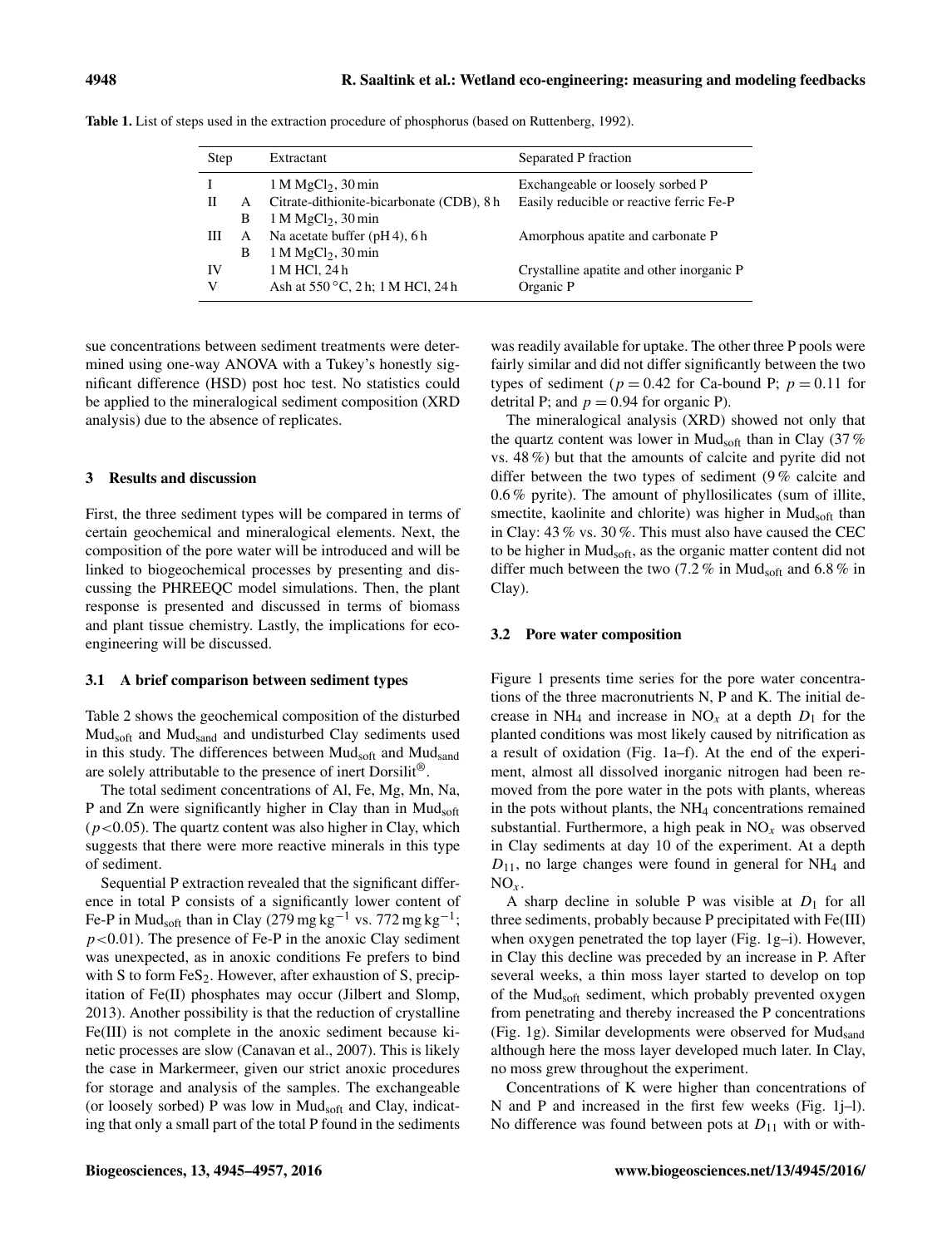## R. Saaltink et al.: Wetland eco-engineering: measuring and modeling feedbacks 4949

Table 2. Geochemical and mineralogical composition of the sediment types used in this study. Significant differences between Mud<sub>soft</sub> and Clay are indicated by  $*(p<0.05)$ .

|                   | Unit          | $n$ per<br>type | Clay<br>Mean   | <b>SD</b> | Mudsoft<br>Mean | <b>SD</b> | Mudsand<br>Mean | <b>SD</b> |
|-------------------|---------------|-----------------|----------------|-----------|-----------------|-----------|-----------------|-----------|
| Aqua regia/CS     |               |                 |                |           |                 |           |                 |           |
| $Al^*$            | $mg\,kg^{-1}$ | 15              | 21989          | 4512      | 16593           | 3130      | 6394            | 2439      |
| Ca                | $mg\,kg^{-1}$ | 15              | 48031          | 3032      | 45635           | 6020      | 18877           | 3572      |
| Fe*               | $mg\,kg^{-1}$ | 15              | 27766          | 3764      | 20745           | 2987      | 7804            | 2281      |
| K                 | $mg\,kg^{-1}$ | 15              | 5371           | 1262      | 4102            | 641       | 1723            | 742       |
| $Mg^*$            | $mg\,kg^{-1}$ | 15              | 8041           | 1017      | 6636            | 906       | 2531            | 558       |
| $Mn^*$            | $mg\,kg^{-1}$ | 15              | 710            | 166       | 577             | 160       | 238             | 62        |
| $Na*$             | $mg\,kg^{-1}$ | 15              | 992            | 379       | 526             | 158       | 219             | 64        |
| $\mathrm{P}^*$    | $mg\,kg^{-1}$ | 15              | 1186           | 217       | 649             | 169       | 259             | 56        |
| S                 | $mg\,kg^{-1}$ | 15              | 5727           | 710       | 5586            | 698       | 3001            | 846       |
| Sr                | $mg\,kg^{-1}$ | 15              | 148            | 21        | 135             | 26        | 62              | 14        |
| Ti                | $mg\,kg^{-1}$ | 15              | 312            | 74        | 312             | 77        | 125             | 44        |
| $Zn^*$            | $mg\,kg^{-1}$ | 15              | 159            | 58        | 110             | 29        | 43              | 18        |
| Seq. P extraction |               |                 |                |           |                 |           |                 |           |
| Exchangeable P    | $mg\,kg^{-1}$ | 15              | 14.3           | 6.81      | 11.9            | 3.50      | 5.9             | 1.79      |
| Fe-bound P*       | $mg\,kg^{-1}$ | 15              | 772            | 263       | 279             | 61.7      | 94.5            | 29.0      |
| Ca-bound P        | $mg\,kg^{-1}$ | 15              | 146            | 43.3      | 121             | 30.9      | 36.8            | 13.1      |
| Detrital P        | $mg\,kg^{-1}$ | 15              | 147            | 16.5      | 169             | 14.1      | 51.5            | 10.9      |
| Organic P         | $mg\,kg^{-1}$ | 15              | 99.6           | 20.0      | 117             | 25.1      | 47.7            | 8.38      |
| <b>XRD</b>        |               |                 |                |           |                 |           |                 |           |
| Quartz            | $\%$          | $\mathbf{1}$    | 48             |           | 37              |           | n.a.            |           |
| Calcite           | $\%$          | 1               | 9              |           | 9               |           | n.a.            |           |
| Pyrite            | $\%$          | 1               | 0.6            |           | 0.6             |           | n.a.            |           |
| Illite            | $\%$          | 1               | 15             |           | 21              |           | n.a.            |           |
| Smectite          | $\%$          | 1               | 11             |           | 14              |           | n.a.            |           |
| Kaolinite         | $\%$          | $\mathbf{1}$    | 3              |           | 5               |           | n.a.            |           |
| Chlorite          | $\%$          | $\mathbf{1}$    | $\overline{2}$ |           | 3               |           | n.a.            |           |
| Other             |               |                 |                |           |                 |           |                 |           |
| Organic matter    | $\%$          | 5               | 6.7            | 0.6       | 7.2             | 0.6       | 2.8             | 0.4       |
| CEC (calculated)  | meq/100 g     |                 | 30.0           |           | 37.2            |           | 12.4            |           |

out plants. However, K was significantly higher at  $D_1$  in the planted pots with Mud<sub>sand</sub> ( $p < 0.05$ ).

Although it may be important to study measured concentrations of nutrients in pore water in order to understand plant functioning, deriving biogeochemical processes from measured data is problematic as changes in pore water can be caused by multiple processes such as drying, dilution, dissolution and precipitation. Figure 2 reveals that the drying of soils at  $D_1$  was probably an important factor because we observed an initial increase in Cl that indicated that Cl could not dissolve in the three sediments used (e.g., halite dissolution). Drying will have influenced other variables as well, such as sulfate (Fig. 2d–f). Comparing the patterns of Cl and SO<sup>4</sup> suggests that the change in  $SO_4$  concentrations at  $D_1$  should be partly attributed to drying out of soils and partly either to dissolution (e.g., pyrite oxidation) or to precipitation (e.g., gypsum formation). This highlights the need to use geochemical reaction models like PHREEQC to inversely derive biogeochemical processes from measured data.

## 3.3 Pore water processes (PHREEQC model simulations)

The main pore water processes modeled by PHREEQC are presented in Table 3. For clarity, only major reactants are included in this Table. Supplement Tables S1 and S2 present mole transfers for all reactants used, as well as the number of valid simulations per combination found.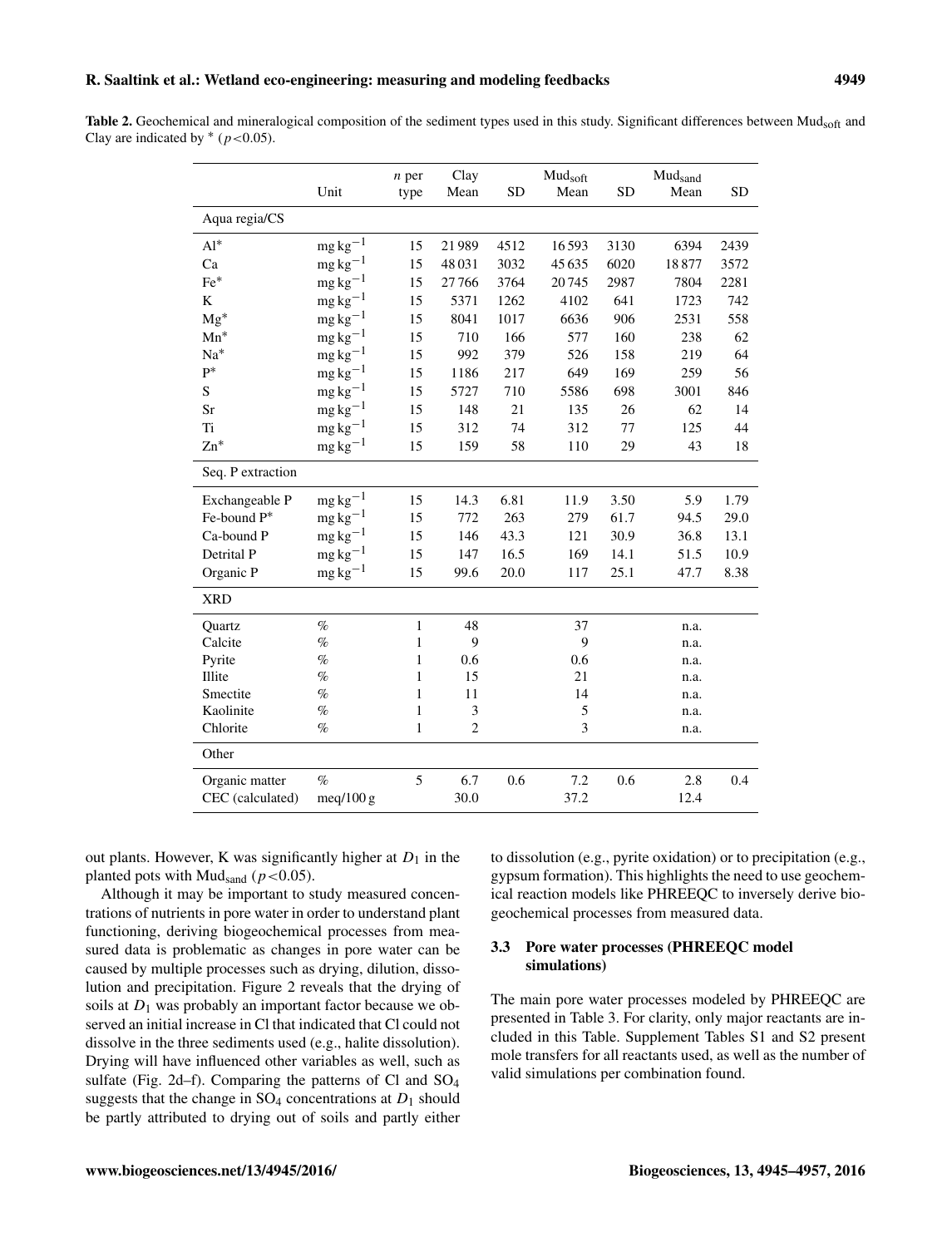

Figure 1. Time series of NH<sub>4</sub> (a–c), NO<sub>x</sub> (d–f), P (g–i) and K (j–l) concentrations. Each column represents one sediment type: Mud<sub>soft</sub> (a, d, g, j), Mud<sub>sand</sub> (b, e, h, k) and Clay (c, f, i, l). The variable and the scale of the x axis are the same for each row, except for the scale in (f).

### 3.3.1 Phase 1: oxidation and drying  $(t = 0-22 \text{ days})$

As discussed in Sect. 3.2, initial drying of soils occurred at  $D_1$  immediately after exposure to air. In the model, this is illustrated by high evaporation rates expressed as  $H<sub>2</sub>O$  loss (2300–3400 mmol  $L^{-1}$  day<sup>-1</sup>; Table 3). The model accounts for this loss by adjusting the solution fractions before calculating other mole transfers.

Exposure to air also leads to oxidation, more so at  $D_1$  than at  $D_{11}$  (Table 3). The increase in measured sulfate is partly explained as pyrite oxidation (109–270 µmol L<sup>-1</sup> day<sup>-1</sup> for  $D_1$  and 20.1–36.2 μmol L<sup>-1</sup> day<sup>-1</sup> for  $D_{11}$ , respectively). Oxidation of pyrite also produces iron oxyhydroxides and protons, which in turn promotes the dissolution of calcite. The overall reactions are

$$
FeS_2 + 3.75O_2 + 3.5H_2O \rightarrow Fe(OH)_3 + 2SO_4^{2-} + 4H^+, (1)
$$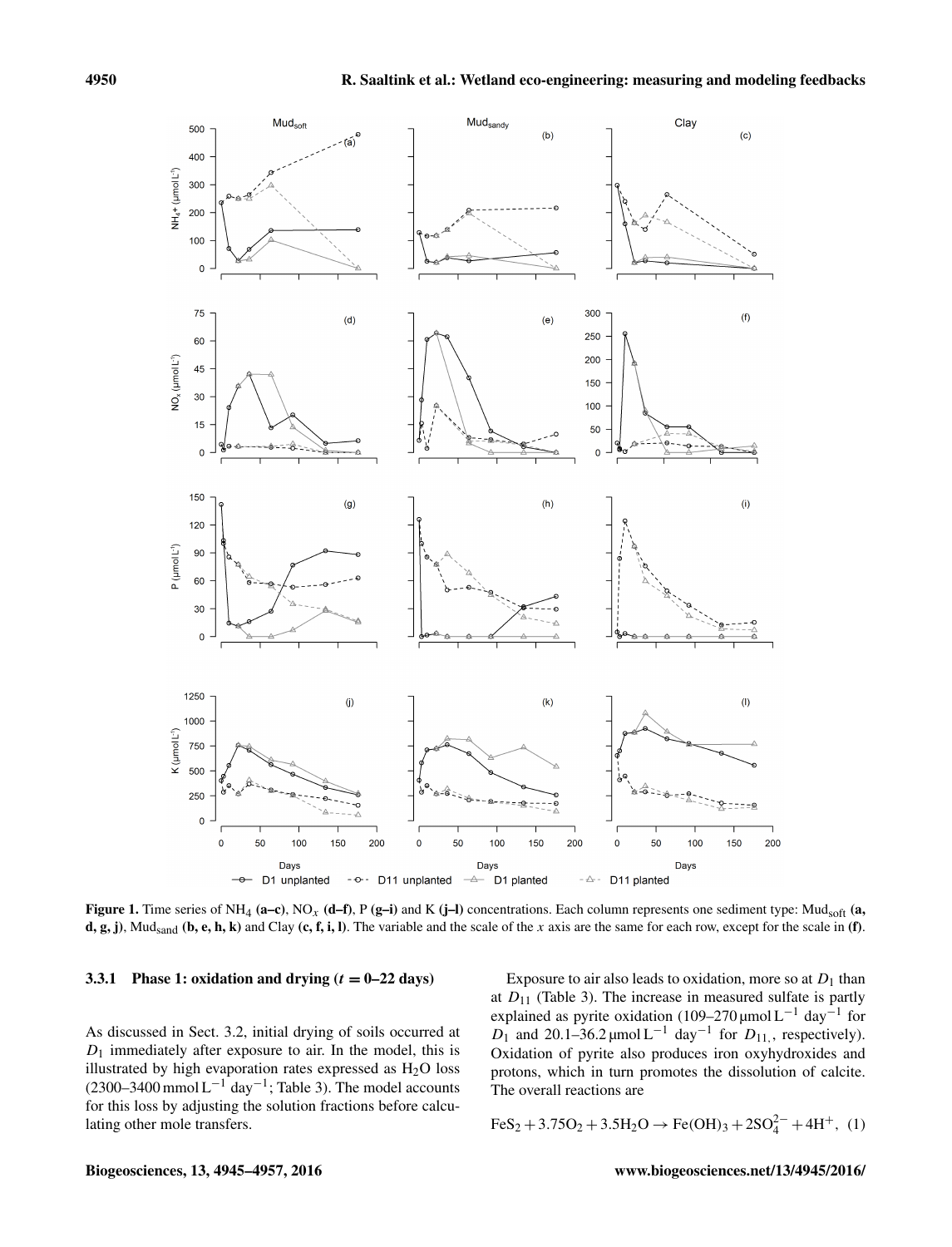

Figure 2. Time series of Cl (a–c) and sulfate (d–f) concentrations. Each column represents one sediment type: Mud<sub>soft</sub> (a, d), Mud<sub>sand</sub> (b, e) and Clay  $(c, f)$ . The variable and the scale of the x axis are the same for each row.

**Table 3.** Main pore water processes expressed in mole transfers ( $\mu$ mol $L^{-1}d^{-1}$ ) as modeled by PHREEQC with pore water data retrieved at 1 and 11 cm below sediment surface  $(D_1$  and  $D_{11}$ , respectively). Positive values indicate dissolution; negative values indicate precipitation. Cation exchange capacity (CEC) is the sum of Ca, Fe, K, Mg, Na and NH4.

|                                                      |                                                    |                                                             |                                             | Calcite                                         | Gypsum                                                |                                              | $Fe(OH)$ 3                                                  |                                                             | Pyrite                                       |                                              | $\Sigma$ CEC                                       |                                                          | $H_2O(x10^3)$                                 |                                                   | O <sub>2</sub>                             |                                              |
|------------------------------------------------------|----------------------------------------------------|-------------------------------------------------------------|---------------------------------------------|-------------------------------------------------|-------------------------------------------------------|----------------------------------------------|-------------------------------------------------------------|-------------------------------------------------------------|----------------------------------------------|----------------------------------------------|----------------------------------------------------|----------------------------------------------------------|-----------------------------------------------|---------------------------------------------------|--------------------------------------------|----------------------------------------------|
| Phase<br>Condition                                   |                                                    | $D_1$                                                       | $D_{11}$                                    | $D_1$                                           | $D_{11}$                                              | $D_1$                                        | $D_{11}$                                                    | $D_1$                                                       | $D_{11}$                                     | $D_1$                                        | $D_{11}$                                           | $D_1$                                                    | $D_{11}$                                      | $D_1$                                             | $D_{11}$                                   |                                              |
| 1. Oxidation<br>$t = 0-22$ days                      | Mud <sub>soft</sub><br>Mud <sub>sand</sub><br>Clay | No plant<br>No plant<br>No plant                            | 267<br>0.00<br>120                          | 111<br>59.6<br>55.2                             | 0.00<br>0.00<br>0.00                                  | $-72.5$<br>$-40.7$<br>$-53.4$                | $-277$<br>$-116$<br>$-160$                                  | 0.00<br>0.00<br>0.00                                        | 270<br>109<br>159                            | 36.2<br>21.7<br>20.1                         | $-31.3$<br>$-4.99$<br>$-91.4$                      | 20.2<br>7.92<br>14.0                                     | $-3364$<br>$-2591$<br>$-2364$                 | 0.00<br>0.00<br>0.00                              | 1009<br>432<br>659                         | 119<br>69.5<br>61.9                          |
| 2. Initial root<br>development<br>$t = 22 - 64$ days | Mud <sub>soft</sub><br>Mud <sub>sand</sub>         | No plant<br>Plant<br>No plant                               | 27.1<br>48.8<br>39.3                        | $0.00\,$<br>19.8<br>71.7                        | $-236$<br>$-208$<br>0.00                              | 0.00<br>$-3.81$<br>0.00                      | 0.95<br>$-10.0$<br>0.00                                     | $-0.24$<br>$-6.19$<br>$-41.2$                               | 0.00<br>9.76<br>0.21                         | 0.00<br>0.00<br>$0.00\,$                     | $-23.1$<br>$-7.63$<br>1.90                         | 1.43<br>1.43<br>1.46                                     | 0.00<br>0.00<br>380                           | 0.00<br>0.00<br>0.00                              | 2.62<br>45.5<br>0.00                       | 0.00<br>0.00<br>0.00                         |
|                                                      | Clay                                               | Plant<br>No plant<br>Plant                                  | 7.10<br>0.00<br>36.9                        | 83.8<br>27.1<br>16.2                            | $-83.4$<br>$-32.1$<br>0.00                            | 0.00<br>0.00<br>0.00                         | 0.00<br>$-21.4$<br>$-14.3$                                  | $-51.2$<br>$-25.0$<br>0.00                                  | 3.58<br>21.2<br>64.3                         | 0.00<br>0.00<br>11.9                         | 5.40<br>0.01<br>28.4                               | 3.40<br>$-0.23$<br>4.53                                  | $-996$<br>$-286$<br>$-6.67$                   | 0.00<br>0.00<br>0.00                              | 0.00<br>41.9<br>186                        | 0.00<br>0.00<br>40.5                         |
| 3. Root influence<br>$t = 64 - 176$ days             | Mud <sub>soft</sub><br>Mud <sub>sand</sub><br>Clay | No plant<br>Plant<br>No plant<br>Plant<br>No plant<br>Plant | 0.00<br>25.8<br>8.13<br>0.00<br>0.00<br>115 | $-3.21$<br>0.00<br>0.00<br>0.00<br>11.5<br>18.7 | $-19.2$<br>0.00<br>$-7.59$<br>$-14.8$<br>0.00<br>0.00 | 0.00<br>0.00<br>0.00<br>0.00<br>0.00<br>0.00 | $-1.34$<br>$-4.20$<br>$-10.6$<br>$-13.3$<br>0.00<br>$-58.5$ | $-0.80$<br>0.00<br>$-1.34$<br>$-23.2$<br>$-13.8$<br>$-8.48$ | 0.00<br>23.8<br>0.00<br>13.8<br>33.3<br>58.3 | 0.00<br>4.11<br>0.00<br>7.95<br>0.00<br>8.57 | $-1.07$<br>7.88<br>$-1.78$<br>0.12<br>23.9<br>45.4 | $-1.43$<br>$-4.65$<br>1.42<br>$-10.6$<br>0.36<br>$-5.73$ | 56.3<br>49.1<br>74.1<br>$-357$<br>134<br>0.00 | 0.00<br>0.00<br>0.00<br>$-652$<br>0.00<br>$-98.2$ | 0.00<br>83.6<br>0.00<br>44.7<br>113<br>215 | 0.00<br>13.6<br>0.00<br>32.6<br>0.00<br>28.4 |

followed by calcite dissolution

$$
CaCO3 + H+ \rightarrow Ca2+ + HCO3-.
$$
 (2)

The mole transfers for pyrite and calcite presented in Table 3 indicate that not enough calcite is dissolved to buffer all  $H<sup>+</sup>$  produced by dissolution of pyrite. Indeed, a drop in pH was observed at the beginning of the experiment (not shown). However, the mineralogical composition presented in Table 2 shows that the amount of calcite (9 %; 900 mmol) far exceeds that of pyrite  $(0.6\%; 50 \text{ mmol})$ . These numbers suggest that even if all pyrite were to be oxidized, enough calcite is present to buffer all  $H^+$  produced (200 mmol). Note that for Mudsand these values are lower due to mixing with Dorsilit®.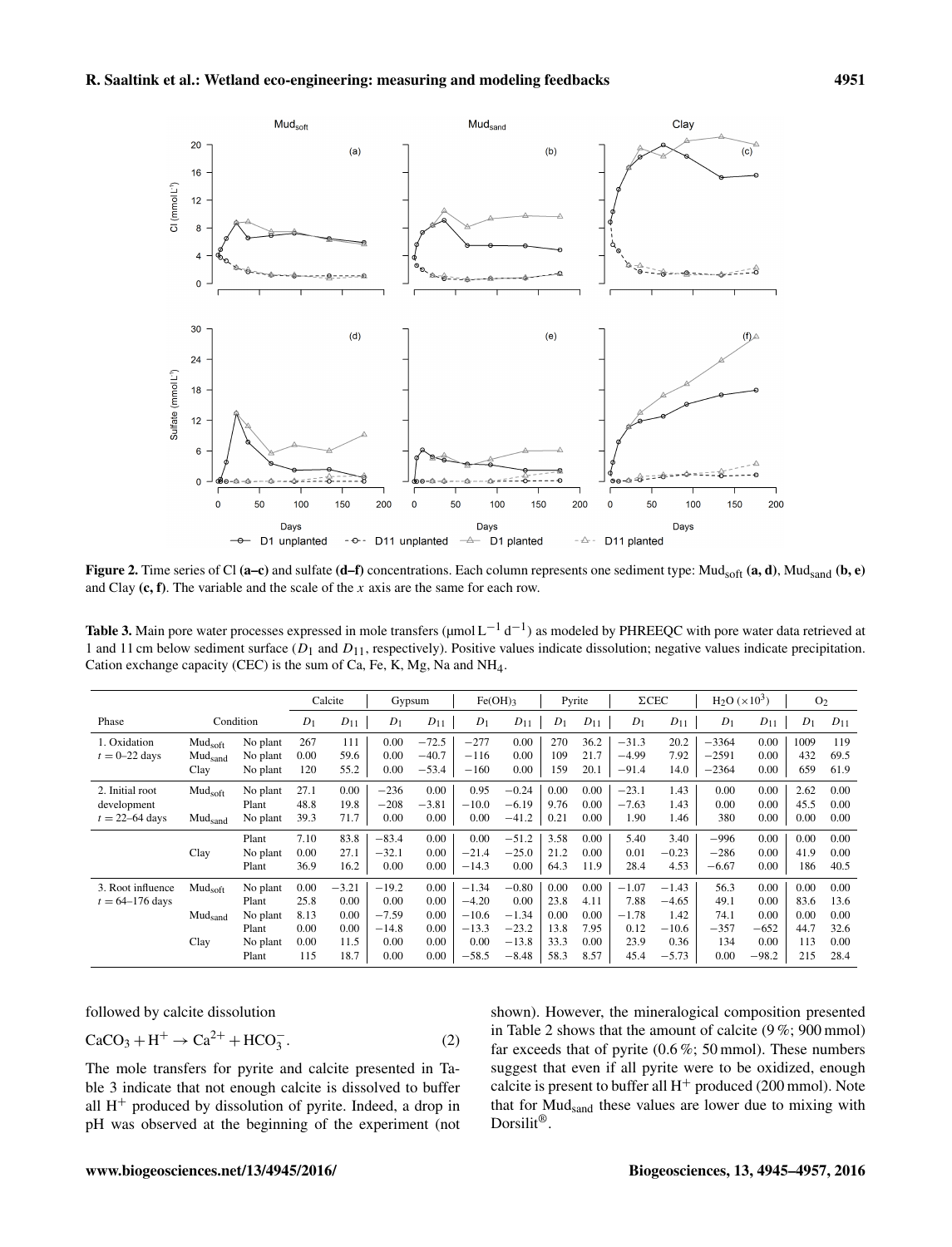

**Figure 3.** Above- and belowground biomass in grams dry weight, with error bars  $(n = 5)$ . Significant differences between sediment types are indicated by different letters, and nonsignificant differences are indicated by the same letter.



Figure 4. N, P and K concentration in root tissue  $(t = 176)$  in percentage of dry weight (a) as well as the N: P ratio (b) with error bars when  $n = 5$ . Significant differences between sediment types are indicated by different letters, and nonsignificant differences are indicated by the same letter.

Some aeration occurred at  $D_{11}$ . The  $O_2$  fluxes ranged between 61 and 119 µmol  $L^{-1}$  day<sup>-1</sup>, which resulted in small amounts of pyrite being oxidized  $(20-36 \mu \text{mol L}^{-1} \text{ day}^{-1})$ . However, sulfate concentrations did not rise, as a result of subsequent precipitation with Ca to form gypsum (53– 73 µmol  $\rm L^{-1}$  day<sup>-1</sup>). Furthermore, the CEC of the sediments buffered some processes in pore water chemistry by net adsorption of cations at  $D_1$  and net desorption at  $D_{11}$ .

The processes described above occurred in all three sediments, although oxidation was higher in Mudsoft than in Mudsand and Clay, probably because higher evaporation rates in Mudsoft enhanced oxidation and affected other reactants related to oxidation.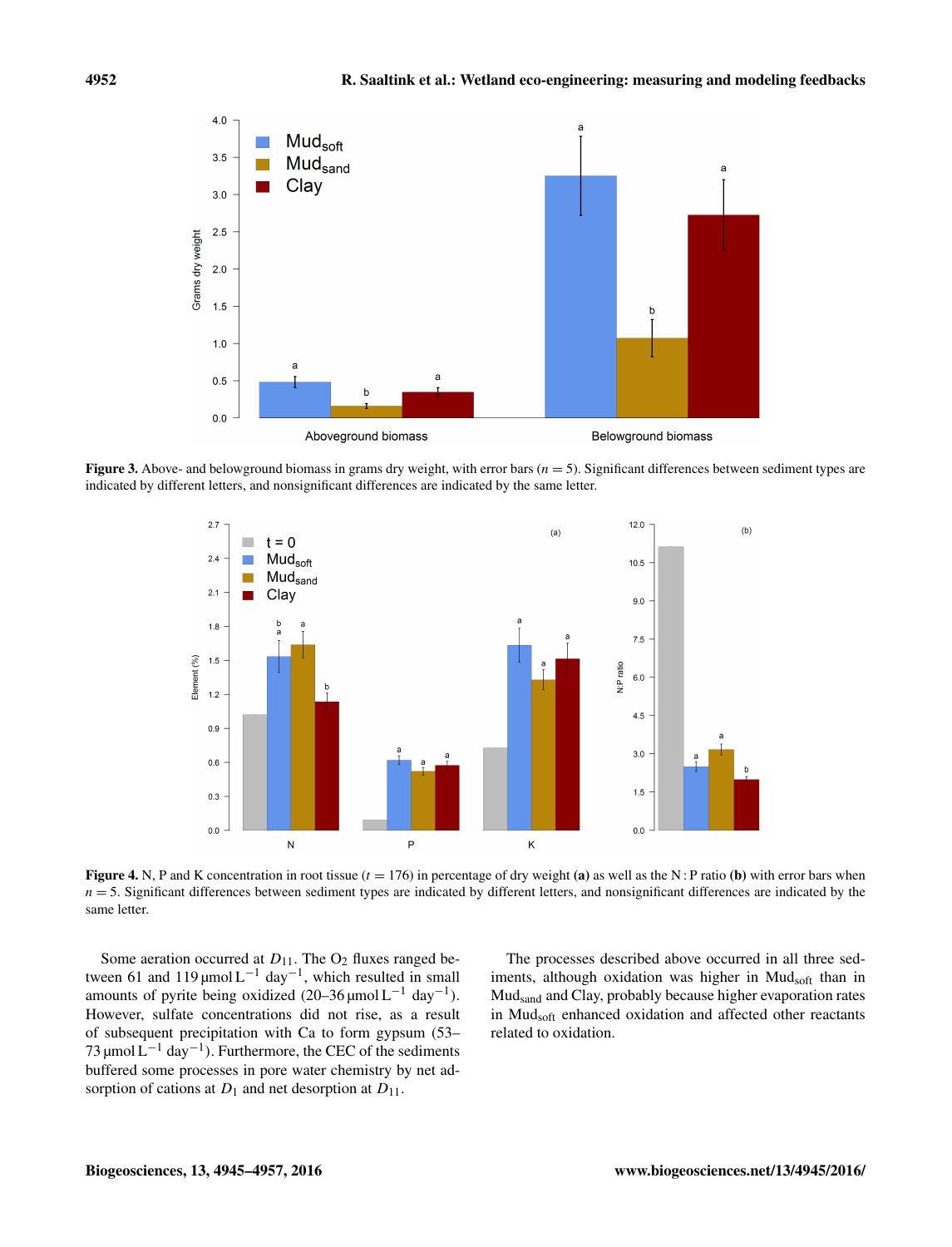

**Figure 5.** Fe concentration (% of dry weight) in leaf and root tissue with error bars when  $n = 5$ . Significant differences between sediment types are indicated by different letters, and nonsignificant differences are indicated by the same letter.

## 3.3.2 Phase 2: initial stage of plant growth  $(t = 22 - 64 \text{ days})$

While the pore water compositions did not show clear differences between unplanted and planted conditions during the initial stage of plant growth, the inverse modeling provided clear evidence for differences at  $D_1$ . However, chemical differences between unplanted and planted conditions for Mudsand might simply be attributed to concentration/dilution due to H<sub>2</sub>O loss/gain (-996 to 380 mmol L<sup>-1</sup> day<sup>-1</sup>).

Overall, more pyrite was oxidized in the planted conditions, though the rates are much lower than in the first phase  $(0-64.3 \mu \text{mol L}^{-1} \text{ day}^{-1})$ . This observation provides evidence that plants may enhance pyrite oxidation by radial oxygen loss (i.e., root aeration). Ferric oxide production on pyrite surfaces probably impeded further oxidation of pyrite, which is a common phenomenon in carbonate-buffered conditions (Nicholson et al., 1990). Indeed, the total pyrite that had oxidized after 64 days (6.3 mmol for Mudsoft, 2.5 mmol for Mudsand and 6.2 mmol for Clay, calculated from the rates presented in Table 3) corresponds to a small fraction of total pyrite present (50 mmol).

Saturation with gypsum led to precipitation of SO<sub>4</sub> and Ca at  $D_1$ . Table 3 shows that with the exception of Mud<sub>sand</sub>, mole transfers were lower for planted conditions; the probable reason is that citric acid production by root tips retarded gypsum precipitation (Prisciandaro et al., 2005). This process was not relevant at  $D_{11}$ , as here aeration (and subsequent sulfate production) by plant roots was minor (in the case of Clay) or absent (in the case of  $Mud<sub>soft</sub>$  and  $Mud<sub>sand</sub>$ ).

The thin moss layer that started to develop after several weeks in the unplanted condition on top of the Mud<sub>soft</sub> sediment slowed down the aeration rate to 2.62 µmol L<sup>-1</sup> day<sup>-1</sup> and might be the reason for the moderate increase in P, which probably resulted from  $Fe(OH)$ <sub>3</sub> dissolution (0.95 µmol  $L^{-1}$  day<sup>-1</sup>) (Fig. 1g, Table 3).

#### 3.3.3 Phase 3: root influence  $(t = 64-176 \text{ days})$

Phase 3 took place in the autumn, when temperatures were lower and therefore the soils did not dry out; hence, there was a net gain in  $H<sub>2</sub>O$ . The gain was less in planted conditions, due to the uptake of water by roots.

The fully grown plants continued to influence pore water chemistry at  $D_1$ , but in the unplanted conditions the chemical changes were minor (Table 3). Radial oxygen loss continued the oxidation processes described in the previous sections. It should be noted that *P. australis* is known to have higher radial oxygen loss than other wetland species (Brix et al., 1996; Dickopp et al., 2011; Smith and Luna, 2013), so the aeration effect found in this study cannot be assumed to hold for other species.

In contrast to the previous phase, in phase 3 the influence of roots was clearly visible at  $D_{11}$  for all three sediments. All planted sediments showed increased aeration and subsequent oxidation of pyrite due to radial oxygen loss, with a notable difference between Mudsoft (lower) and Mudsand (higher). This is somewhat surprising, as the belowground biomass was significantly higher in Mud<sub>soft</sub> (Sect. 3.4). It indicates that increasing the average grain size by adding sand enhanced aeration, even when root biomass production was low.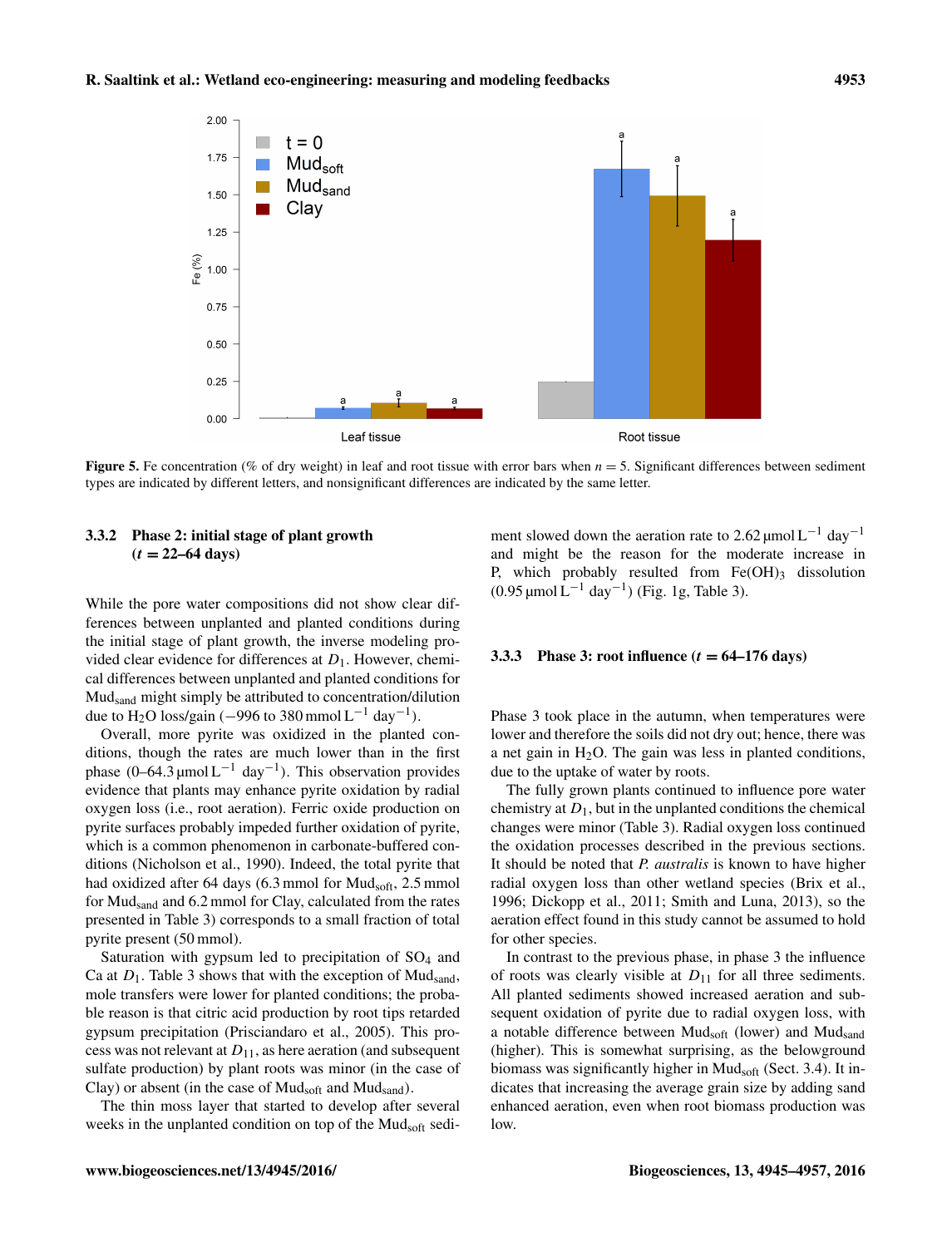

Figure 6. Most important biogeochemical processes and feedbacks identified in this study.  $+$  indicates positive feedback;  $-$  indicates negative feedback.

#### 3.4 Plant response

Above- and belowground biomass was significantly higher in Mud<sub>soft</sub> and Clay than in Mud<sub>sand</sub> (Fig. 3;  $p < 0.02$ ). The difference between the two Mud sediments cannot be explained by nutrient concentrations in pore water or light conditions in the greenhouse, as these were the same for the two sediments. As biomass production in Mud<sub>sand</sub> was not limited by chemical or biological properties relative to Mud<sub>soft</sub>, it seems likely that the reason for the lower biomass production in Mudsand is a difference in physical properties. Voorhees et al. (1975) and Bengough and Mullins (1990) showed that so-called mechanical impedance (i.e., the resistance to penetration by the root tip) was higher in loamy sand than in clay, which was attributed to the higher bulk density of the loamy sand. Therefore, increasing the bulk density of Mudsoft by mixing with sand increased the mechanical impedance, and this might explain the lower biomass production we observed in Mud<sub>sand</sub>.

*P. australis* invested more in its root system than in its shoots and leaves for all sediments (Fig. 3;  $p < 0.01$ ). More investment in roots implies a limitation of N, P and/or S (Ericsson, 1995; Shipley and Meziane, 2002). Figures 1a–i and 2d–f show that the N and P concentrations were indeed low in the planted conditions but that  $SO_4$  was high, which rules out S limitation. During the experiment, we had observed reduced plant growth and shriveling and yellowing of foliage 2 months after transplantation, which might have been caused by nutrient limitation.

Figure 4 shows the N, P and K contents as well as the N : P ratio for the roots of *P. australis* at the beginning and end of the experiment for the three sediment types. The N, P and K contents in the roots increased in time, while the N : P ratio clearly decreased. The reduction in N : P ratio from 11 to  $2-3$  suggests N was the limiting nutrient as an N : P ratio of  $< 14$ in plant tissue is indicative of N limitation (Koerselman and Meuleman, 1996). However, root N and P concentrations of *P. australis* should typically range between 0.64 and 1.04 % for N and 0.06–0.13 % for P (Wang et al., 2015). Figure 4 shows that the root N and P concentrations were above these values and that P was particularly high: they were higher by a factor of 5–10 (N: 1.14–1.63 % and P: 0.52–0.62 %). Hence, the concentrations of these nutrients in the roots do not indicate that nutrient limitation is a likely cause of the reduced plant growth and shriveling and yellowing of foliage.

We hypothesize that coprecipitation of P with Fe on roots enhanced the concentrations of P in the plant roots (Snowden and Wheeler, 1995; Jørgenson et al., 2012). Snowden and Wheeler (1995) showed that this so-called iron plaque formation enhances the uptake of Fe and P. This may cause iron toxicity and is probably responsible for the elevated P concentrations in tissue and for the stunted growth and leaf decay we observed in the experiment. Note that the plant roots of *P. australis* initiate this process by oxidizing their environment and thereby enabling ferrous iron to oxidize into P-bearing ferric iron, which precipitates on roots.

The Fe concentration in the leaves and in the roots supports the "Fe-P coprecipitation hypothesis": we measured an approximately 20-fold increase by comparison with the initial concentration in the seedlings (Fig. 5). Furthermore, ferric oxide, a product of pyrite oxidation, precipitates on root surfaces (Jørgenson et al., 2012), and hence pyrite oxidation in sediments is directly linked to iron toxicity in plants.

Further evidence to support our hypothesis is provided by the results of the sequential phosphorus extraction conducted on the sediments: it revealed that the dominant P pool in the sediments is the Fe-P fraction (Table 2). P coprecipitates with Fe on roots if it is bound to ferric oxides.

#### 3.5 Implications for eco-engineering

Our results strongly point in the direction of iron toxicity as a major bottleneck prohibiting the healthy development of *P. australis*. Since the candidate material for the construction of the Markermeer wetland has high contents of Fe and Fe-P, we recommend using Fe-tolerant plant species as test species in the new wetland, rather than species optimized for growing in N-limited conditions.

Concomitantly with iron toxicity, a high Fe-P content in soil will trigger P mobilization if that soil is rewetted after having dried out and contains high amounts of SO<sub>4</sub> (Smolders and Roelofs, 1993; Lucassen et al., 2005). In some cases, this can result in elevated levels of sulfide, thereby promoting S toxicity in plants (Lamers et al., 1998; Van der Welle et al., 2007).

Figure 6 summarizes the important feedbacks and processes we expect play an important role in the clay-rich sediments. Following the feedback loops between plant and soil, we see a negative feedback loop that arises because plant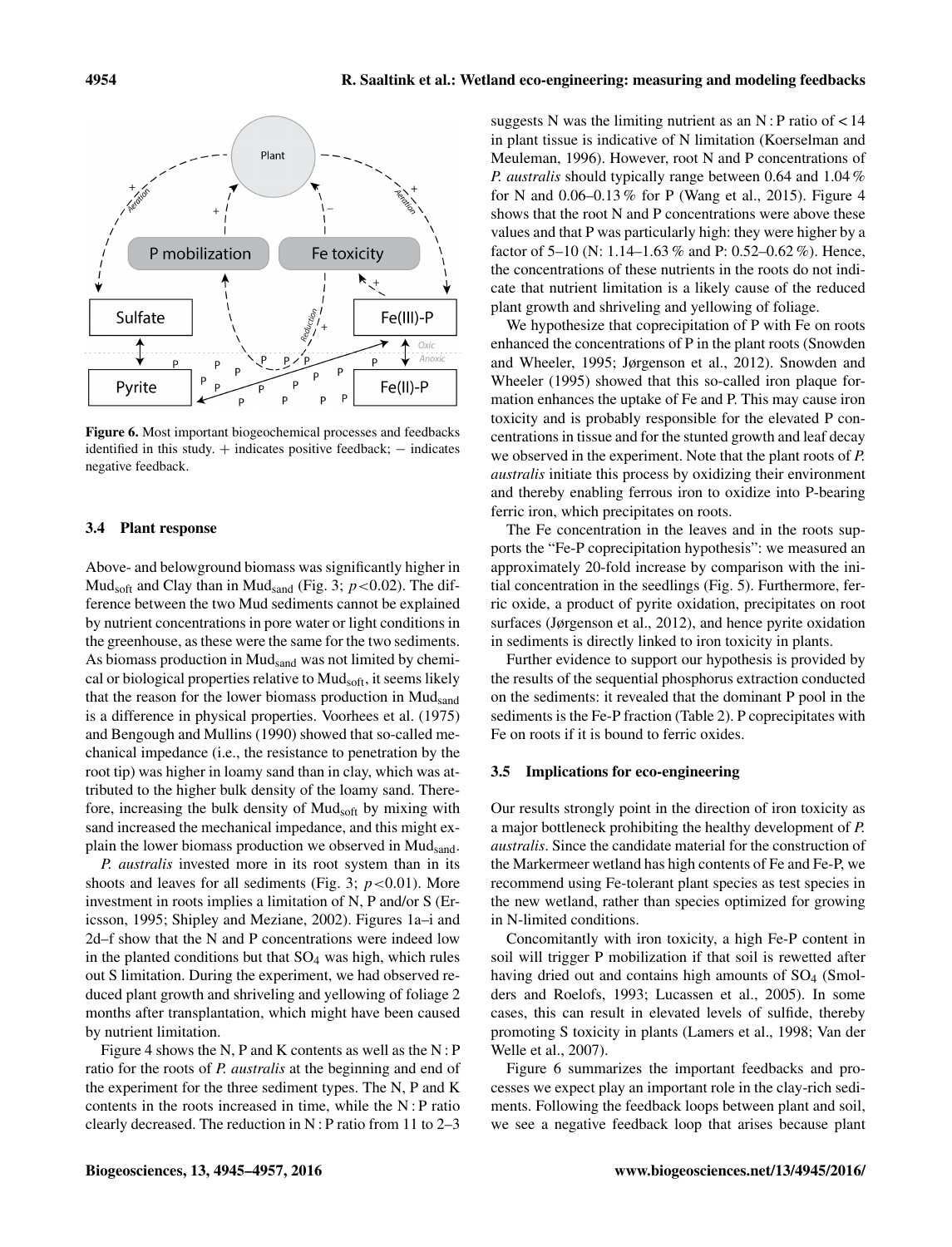roots induce aeration, which promotes iron toxicity, which decreases plant growth and results in plant death. Also, we see a positive feedback loop, as iron toxicity induces reduction processes as a result of root death, which leads to P mobilization and hence enhances plant growth and regeneration. Negative feedback loops diminish or buffer changes, whereas a positive feedback loop amplifies changes. So, a negative feedback loop normally stabilizes the system, in our case via the toxic effect of iron oxides on plants, but plant growth may increase due to the positive feedback loop via P mobilization. The relative strengths of these two feedback loops and the sensitivity of species to Fe toxicity determine the ultimate effect on vegetation development in wetlands built from these sediments.

As drying–rewetting cycles are likely to occur in these future wetlands and since the Fe-P concentrations in the situated sediment are high, these feedbacks might be an important factor influencing soil formation and ecosystem development. We therefore recommend studying the ultimate effects of the use of this material on ecosystem development by testing with various plant species and drying–rewetting cycles.

Not all environmental factors that potentially interfere with the processes and feedbacks described in this study could be taken into account with this experimental design (e.g., wave action, wind). Therefore, we recommend carrying out experiments on the wetlands themselves once the crest has stabilized sufficiently.

### 4 Conclusions

The results of this study show that plants expedite biogeochemical processes by oxidizing and modifying their environment, which in turn affects the growth conditions of the plants. In the mud deposits from Markermeer, the key processes influencing pore water chemistry are pyrite oxidation and associated calcite dissolution. The former is especially likely to be important as it is linked to iron toxicity and P mobilization and thus has the potential to initiate two feedback mechanisms between plant and soil. We found strong indications of a negative feedback loop, where plant-induced iron toxicity is hampering plant growth, and a positive feedback loop, where iron toxicity promotes P mobilization, enhancing plant growth. The strength of these feedbacks and the balance between them will play an important role in regulating eco-engineering conditions for plants.

We found conclusive evidence that the low  $N$ : P ratio found in plant tissue was not caused by N limitation, as the ratio suggests, but probably results from enhanced P uptake as a result of coprecipitation with Fe on roots.

The magnitudes of the feedback mechanisms are expected to differ between the sediments used. The soft clay-rich layer has less Fe-P than the underlying clay layer, and therefore P mobilization is expected to be less in mud. However, when the mud is mixed with sand, the enhanced aeration due to the

change in grain size composition results in higher oxidation rates, increasing the impact of the positive feedback mechanisms involving P mobilization and iron toxicity.

To study the effects of iron toxicity and P mobilization in greater detail, we recommend further testing with different plant species and drying–rewetting cycles. This is important because we expect these mechanisms to influence soil formation and ecosystem development in the created wetlands.

#### 5 Data availability

A dataset containing all relevant data acquired in this study is archived at DANS (Data Archiving and Networked Systems) and is accessible to all users (Saaltink et al., 2016).

## The Supplement related to this article is available online at [doi:10.5194/bg-13-4945-2016-supplement.](http://dx.doi.org/10.5194/bg-13-4945-2016-supplement)

*Acknowledgements.* This study was supported with funding from the Netherlands Organization for Scientific Research (NWO), project no. 850.13.032, and the companies Boskalis and Van Oord. We would also like to thank the Botanical Garden Utrecht for their help, support and advice during the greenhouse experiment. Joy Burrough advised us regarding English usage. Lastly, we would like to thank Ingrid Bauer and an anonymous referee for helpful comments on the manuscript.

Edited by: V. Brovkin Reviewed by: I. Bauer and one anonymous referee

#### References

- Bauer, A. and Velde, B. D.: Soils: Retention and Movement of Elements at the Interface, in: Geochemistry at the Earth's Surface: Movement of Chemical Elements, Springer-Verlag Berlin Heidelberg, New York, 2014.
- Belkhiri, L., Boudoukha, A., Mouni, L., and Baouz, T.: Application of multivariate statistical methods and inverse geochemical modeling for characterization of groundwater – A case study: Ain Azel plain (Algeria), Geoderma, 159, 390–398, 2010.
- Bengough, A. G. and Mullins, C. E.: Mechanical impedance to root growth: a review of experimental techniques and root growth responses, J. Soil Sci., 41, 341–358, 1990.
- Borsje, B. W., Van Wesenbeeck, B. K., Dekker, F., Paalvast, P., Bouma, T. J., Van Katwijk, M., and De Vries, M. B.: How ecological engineering can serve in coastal protection, Ecol. Engin., 37, 113–122, 2011.
- Bradford, M. A., Keiser, A. D., Davies, C. A., Mersmann, C. A., and Strickland, M. S.: Empirical evidence that soil carbon formation from plant inputs is positively related to microbial growth, Biogeochemistry, 113, 271–281, 2013.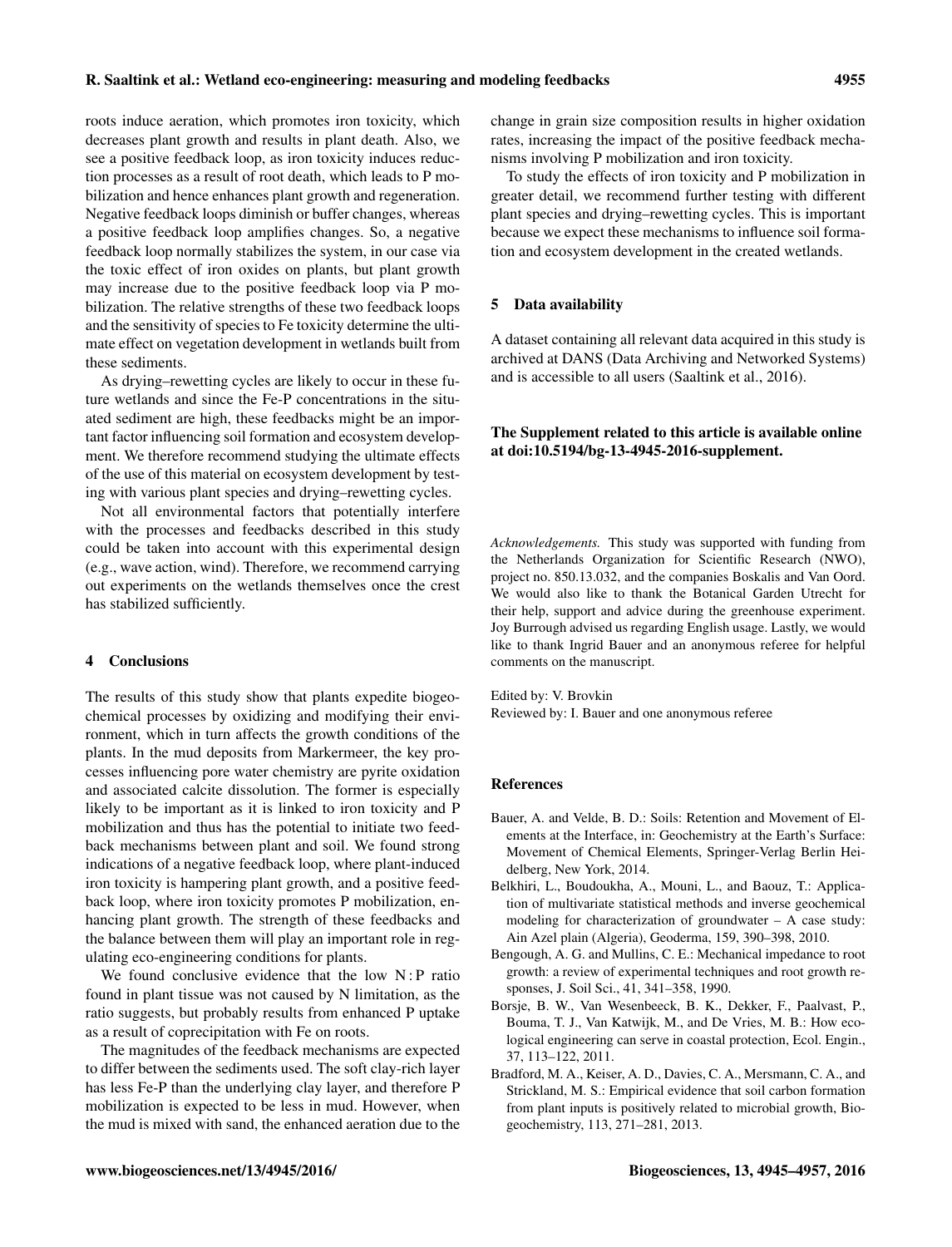- Brix, H., Borrell, B. K., and Schierup, H. H.: Gas fluxes achieved by in situ convective flow in *Phragmites australis*, Aquat. Bot., 54, 151–163, 1996.
- Canavan, R. W., Van Cappellen, P., Zwolsman J. J. G., Van den Berg, G. A., and Slomp, C. A.: Geochemistry of trace metals in a fresh water sediment: Field results and diagenetic modeling, Sci. Total Environ., 381, 263–279, 2007.
- Carucci, V., Petitta, M., and Aravena, R.: Interaction between shallow and deep aquifers in the Tivoli Plain (Central Italy) enhanced by groundwater extraction: A multi-isotope approach and geochemical modeling, Appl. Geochem., 27, 266–280, 2012.
- De Lucas Pardo, M. A., Bakker, M., Van Kessel, T., Cozzoli, F., and Winterwerp, J. C.: Erodibility of soft freshwater sediments in Markermeer: the role of bioturbation by meiobenthic fauna, Ocean Dynam., 63, 1137–1150, 2013.
- De Lucas Pardo, M. A.: Effect of biota on fine sediment transport processes, A study of lake Markermeer, Ph.D thesis, Delft University, the Netherlands, 211 pp., 2014.
- Dickopp, J., Kazda, M., and Cízková, H.: Differences in rhizome aeration of *Phragmites australis* in a constructed wetland, Ecol. Engin., 37, 1647–1653, 2011.
- Ehrenfeld, J. G., Ravit, B., and Elgersma, K.: Feedback in the plantsoil system, Ann. Rev. Environ. Resour., 30, 75–115, 2005.
- Ericsson, T.: Growth and shoot:root ratio of seedlings in relation to nutrient availability, Plant Soil, 168, 205–214, 1995.
- Gerke, J., Beissner, L., and Römer W.: The quantitative effect of chemical phosphate mobilization by carboxylate anions on P uptake by a single root, I. The basic concept and determination of soil parameters, J. Plant Nutr. Soil Sc., 163, 207–212, 2000.
- Holtkamp, R., Van der Wal, A., Kardol, P., Van Putten, W. H., De Ruiter, P. C., and Dekker, S. C.: Modelling C and N mineralisation in soil food webs during secondary succession on ex-arable land, Soil Biol. Biochem., 43, 251–260, 2011.
- Howard, P. J. A.: The Carbon-Organic Matter Factor in Various Soil Types, Oikos, 15, 229–236, 1965.
- Jilbert, T. and Slomp C. P.: Iron and manganese shuttles control the formation of authigenic phosphorus minerals in the euxinic basins of the Baltic Sea, Geochim. Cosmochim. Acta, 107, 155– 169, 2013.
- Jones, C. G., Lawton, J. H., and Shachak, M.: Organisms as Ecosystem Engineers, Oikos, 69, 373–386, 1994.
- Jørgenson, K. D., Lee, P. F., and Kanavillil, N.: Ecological relationships of wild rice, *Zizania* spp. 11. Electron microscopy study of iron plaques on the roots of northern wild rice (*Zizania palustris*), Botany, 91, 189–201, 2012.
- Koerselman, W. and Meuleman, A. F. M.: The vegetation N : P ratio: a new tool to detect the nature of nutrient limitation, J. Appl. Ecol., 33, 1441–1450, 1996.
- Lambers, H., Mougel, C., Jaillard, B., and Hinsinger P.: Plantmicrobe-soil interactions in the rhizosphere: an evolutionary perspective, Plant Soil, 321, 83–115, 2009.
- Lamers, L. P. M., Tomassen, H. B. M., and Roelofs J. G. M.: Sulfate-Induced Eutrophication and Phytotoxicity in Freshwater Wetlands, Environ. Sci. Technol., 32, 199–205, 1998.
- Lecomte, K. L., Pasquini, A. I., and Depetris, P. J.: Mineral weathering in a Semiarid Mountain River: Its assessment through PHREEQC inverse modeling, Aquat. Geochem., 11, 173–194, 2005.
- LMRe (Landelijk Meetnet Regenwater): [http://www.lml.rivm.nl/](http://www.lml.rivm.nl/gevalideerd/) [gevalideerd/,](http://www.lml.rivm.nl/gevalideerd/) last access: 17 November 2014.
- Lucassen, E. C .H. E. T., Smolders, A. J. P., Lamers, L. P. M., and Roelofs, J. G. M.: Water table fluctuations and groundwater supply are important in preventing phosphate-eutrophication in sulphate-rich fens: Consequences for wetland restoration, Plant Soil, 269, 109–115, 2005.
- Nicholson, R. V., Gillham, R. W., and Reardon E. J.: Pyrite oxidation in carbonate-buffered solution: 2. Rate control by oxide coatings, Geochim. Cosmochim. Acta, 54, 395–402, 1990.
- Noordhuis, R., Groot, S., Dionisio Pires, M., and Maarse M.: Wetenschappelijk eindadvies ANT-IJsselmeergebied. Vijf jaar studie naar kansen voor het ecosysteem van het IJsselmeer, Markermeer en IJmeer met het oog op de Natura-2000 doelen, Open File Rep. 1207767-000, 98 pp., 2014.
- O'Kelly, B. C.: Compression and consolidation anisotropy of some soft soils, Geotechnol. Geol. Engin., 24, 1715–1728, 2006.
- Olde Venterink, H.: Does phosphorus limitation promote speciesrich plant communities?, Plant Soil, 345, 1–9, 2011.
- Onipchenko, V. G., Makarov, M. I., and Van der Maarel, E.: Influence of alpine plants on soil nutrient concentrations in a monoculture experiment, Folia Geobot., 36, 225–241, 2001.
- Parkhurst, D. L. and Appelo, C. A. J.: Description of input and examples for PHREEQC version 3-A computer program for speciation, batch-reaction, one-dimensional transport, and inverse geochemical calculations, US Geol. Surv., Denver, 497 pp., 2013.
- Prisciandaro, M., Santucci, A., Lancia, A., and Musmarra, D.: Role of citric acid in delaying gypsum precipitation, Can. J. Chem. Engin., 83, 586–592, 2005.
- Ruttenberg, K. C.: Development of a sequential extraction method for different forms of phosphorus in marine sediments, Limnol. Oceanogr., 37, 1460–1482, 1992.
- Saaltink, R., Dekker, S. C., Griffioen, J., and Wassen, M. J.: Data from: Wetland eco-engineering: measuring and modeling feedbacks of oxidation processes between plants and clay-rich material, Data Archiving and Networked Services (DANS), [http:](http://dx.doi.org/10.17026/dans-xpq-hz5m) [//dx.doi.org/10.17026/dans-xpq-hz5m,](http://dx.doi.org/10.17026/dans-xpq-hz5m) 2016.
- Shipley, B. and Meziane D.: The balanced-growth hypothesis and the allometry of leaf and root biomass allocation, Funct. Ecol., 16, 326–331, 2002.
- Smith, K. E. and Luna, T. O.: Radial Oxygen Loss in Wetland Plants: Potential Impacts on Remediation of Contaminated Sediments, J. Environ. Engin., 139, 496–501, 2013.
- Smolders, A. and Roelofs J. G. M.: Sulphate-mediated iron limitation and eutrophication in aquatic ecosystems, Aquat. Bot., 46, 247–253, 1993.
- Snowden, R. E. D. and Wheeler, B. D.: Chemical changes in selected wetland plant species with increasing Fe supply, with specific reference to root precipitates and Fe tolerance, New Phytol., 131, 503–520, 1995.
- Taylor, L. L., Leake, J. R., Quirk, J., Hardy, K., Banwart, S. A., and Beerling, D. J.: Biological weathering and the long-term carbon cycle: integrating mycorrhizal evolution and function into the current paradigm, Geobiology, 7, 171–191, 2009.
- Temmerman, S., Meire, P., Bouma, T. J., Herman, P. M. J., Ysebaert, T., and De Vriend, H. K.: Ecosystem-based coastal defence in the face of global change, Nature, 504, 79–83, 2013.